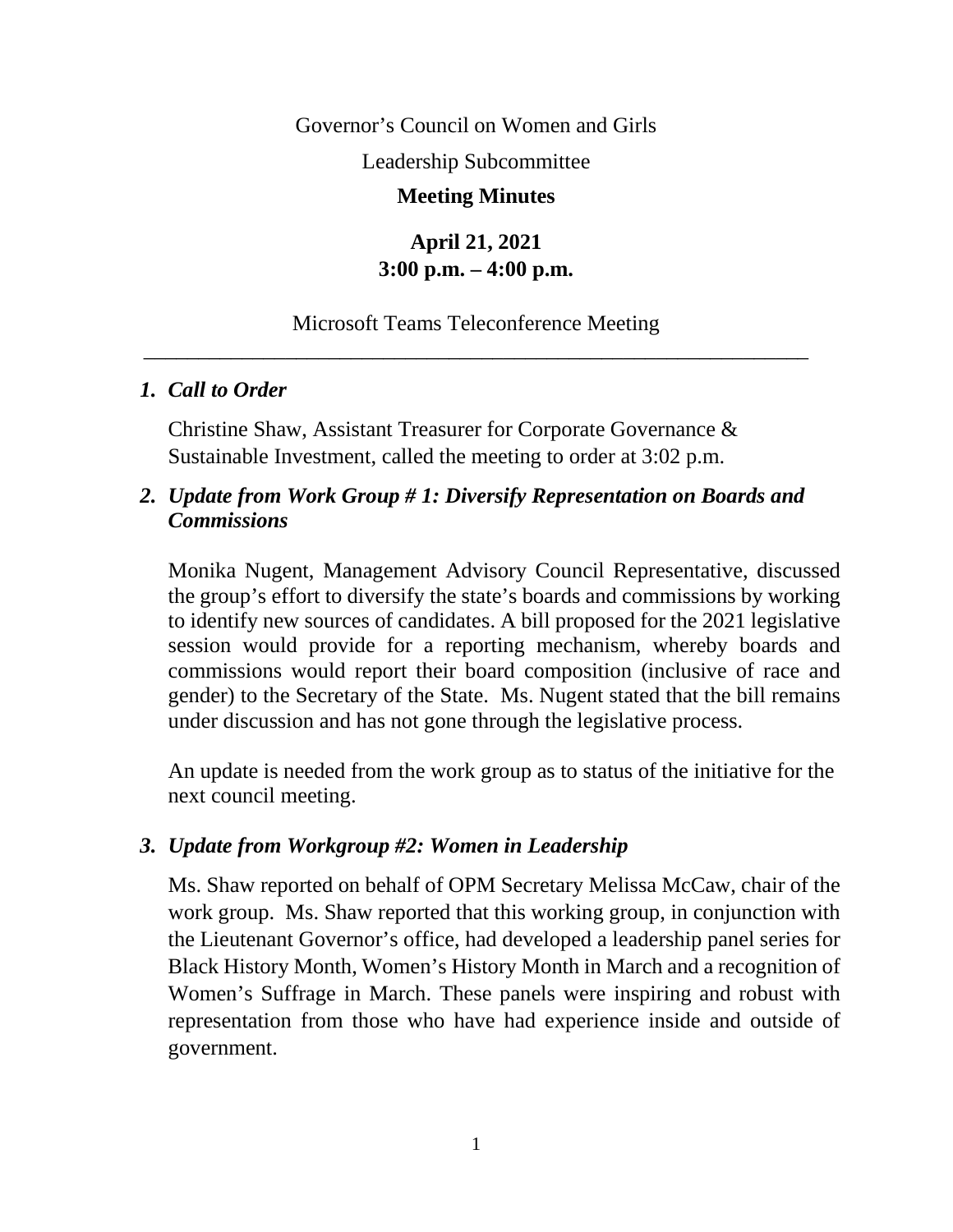In February for Black History Month, *Black Women in Connecticut Government* were represented. This panel featured Suzette DeBeatham-Brown, Mayor of Bloomfield; U.S. Congresswoman Jahana Hayes; former Connecticut State Treasurer Denise Nappier; State Senator Marilyn Moore; and New Haven Mayor Toni Harp.

In March, the committee celebrated Women's History Month by sponsoring a panel featuring *Women in Media*. Participants included Jodi Latina of News Channel 8; Samaia Hernandez of WTNH; Ayah Galal of WFSB; and Ali Warshavsky of News 12. This panel focused on the diversity of women and their perspectives in media.

Lastly in March, in recognition of Women's Suffrage, another panel was held featuring *Women Who are Leading Through Covid*. Participants included Kimberly Richard, a nurse executive; Kayla Bennett, a nursing professional; Robin Lamont, Executive Director for End Hunger in Connecticut; and Barbara Chesley, Interim Executive Director for the Boys and Girls Clubs of New Haven.

# *4. Update from Workgroup #3: Employee Development and Training – Cultural Competency*

Nicholas Hermes, DAS' Deputy Commissioner, summarized the working group's goals to create standards of practice related to culture, race, and implicit bias across state service. He also described the group's efforts to support agencies as they tailor these standards to the unique needs of their workforce. In addition, the group has gone through the RFP posting process, and a selection committee is in the process of reviewing responses. He added that he expects the vendor selection process to be completed by the end of summer of 2021.

Mr. Hermes also provided an update regarding LinkedIn Learning. DAS has successfully tested the account and data processes, and the initial rollout to agencies will begin soon. The goal is to set up agency employees to have access to LinkedIn Learning free of charge.